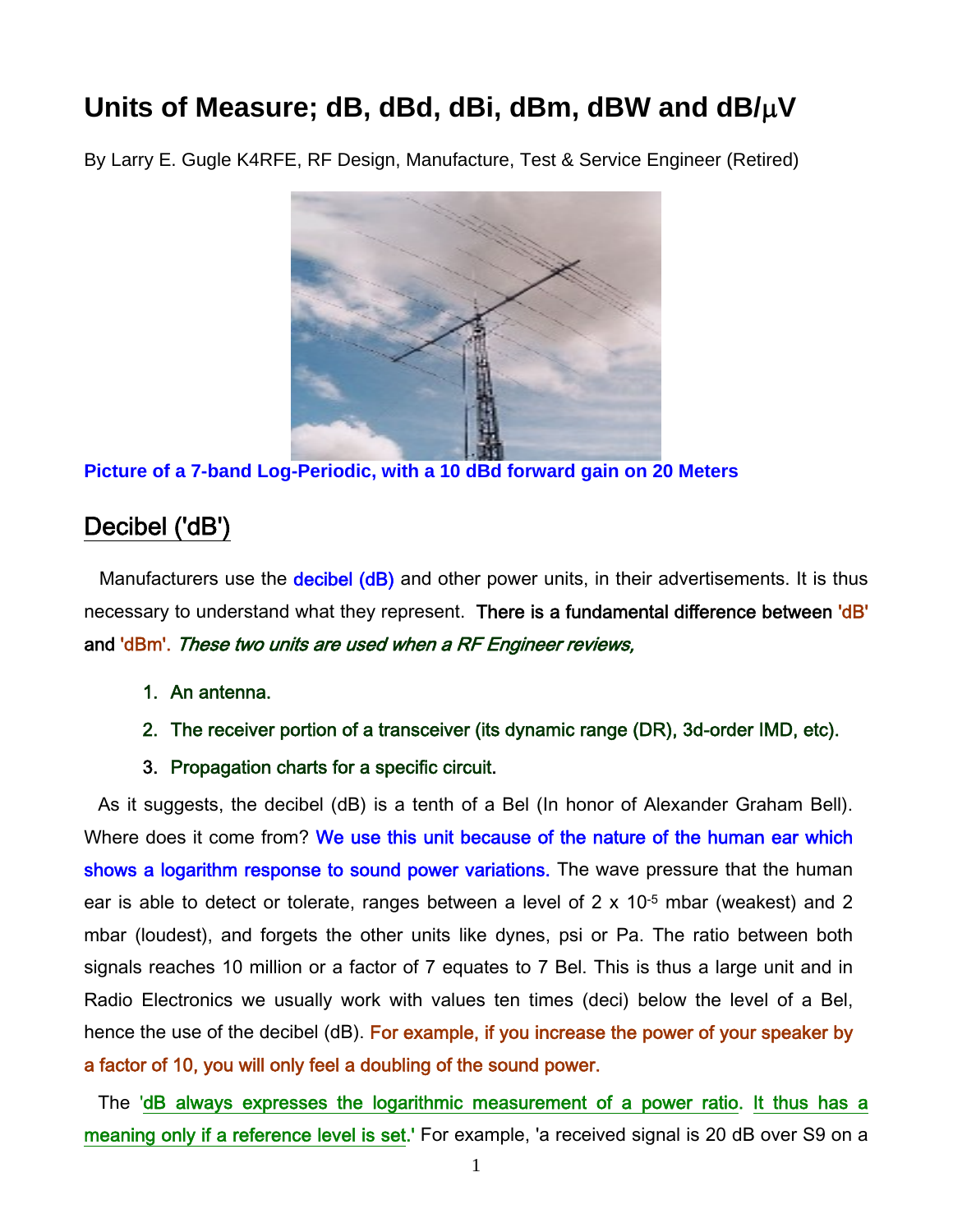Transceivers Signal Strength Meter'. In this example, the starting power is set, indicated by S9, which is the power transferred by a  $50\mu$ V (-73 dBm) signal to a  $50\Omega$  load. '20 dB (-53 dBm) over S9' thus means a power that is 100 times greater than the starting power, because 20 dB means a power ratio of 100.

#### The decibel is:

A power ratio:  $dB = 10$  Log  $P_2/P_1$ 

## A voltage ratio:  $dB = 20$  Log  $V_2/V_1$

If an amplification stage offers a voltage gain of 30, followed with another stage having a voltage gain of 10.

1st formula: 30 x 10 = 300 dB

2nd formula: 29.5 + 20 = 49.5 dB

### dB and Transceiver S-Meter S-Units

What does '1' S-Unit represent in dB? Each S-Unit corresponds to a current or voltage ratio of 2 and a power ratio of 4. '1' S-unit represents thus a power ratio of 6 dB (and rather 4 dB on average in some Japanese transceivers in the lower part of the meter).

From a meter reading of S6 to S7 there is a 6 dB change and increases 1/2 an S-Unit or a +3 dB each time you double the power output. A 100 Watt signal received with a reading on the S-Meter of S6 would require a 200 Watt transmitted signal to read S6.5 (+3dB), a 400 Watt transmitted signal to read S7 (+3dB), a 800 Watt transmitted signal to read S7.5 (+3dB) and a 1600 Watt transmitted signal to read S8 (+3dB), for a total of +12dB increase from S6 to S8.

In the same way a signal strength reduction of 6 dB is equivalent to a power loss of  $75\%$  (2 x 3 dB or 2 x 50% less in this case). 6 dB is also a power ratio of 4 times knowing that 3 dB = 2x, 6 dB = 4x, 9 dB = 8x, 10 dB = 10x, 20 dB = 100x.

'Log' with an uppercase 'L' used here means in base 10, to not confuse with 'log', in lowercases, that uses the natural logarithm, in base 'e' (~2.72).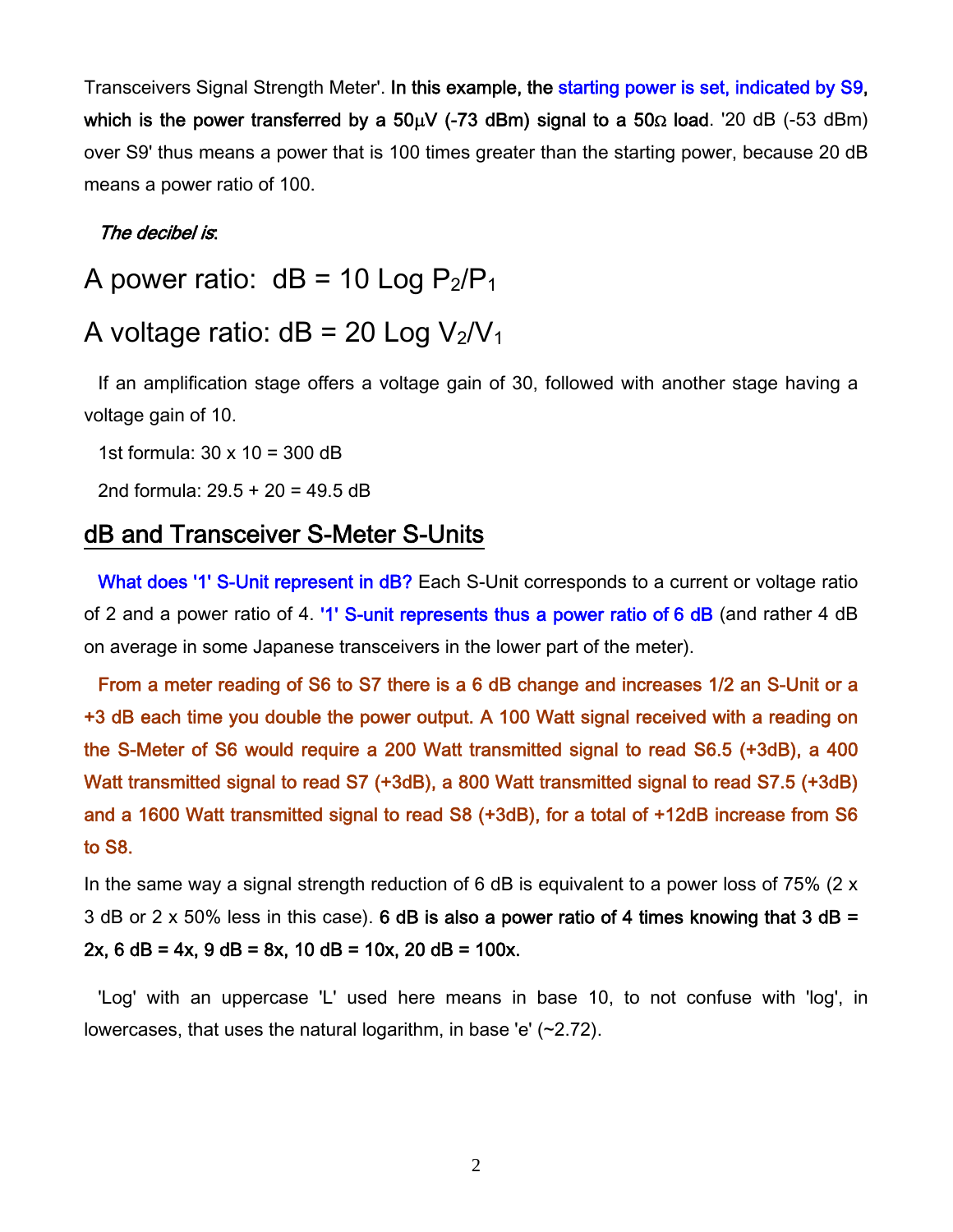#### Decibel over a 'dipole' ('dBd') versus Decibel over an 'isotropic radiator' ('dBi')

To get comparable numbers in measuring the gain of antennas, an isotropic radiator (a theoretical radiator) must be defined as one with zero gain (which is unity gain), that we write '0 dBi'. The radiation pattern of this antenna is circular and even like a sphere centered on the antenna viewed in space. But such a pattern does not exist on earth, as there are numerous objects and obstacles that alter this theoretical pattern. In practice comparison is normally made in measuring the field strength produced by a 'Hertz' antenna, (the name 'Hertz' is used in honor of Heinrich Rudolf Hertz, the Scientist who developed it). A Hertz is also called a 'Dipole', 'Doublet', 'Halfwave' or 'Ungrounded'. It is placed at the same height and used in the same polarization as the antenna under test.

With this comparison model we can accurately measure the gain of any antenna. Let's begin with the simplest case of a dipole. What is it's the gain of a dipole? From various measurements we can estimate it at 2.14 dBi (gain over an isotropic antenna). In fact we should say 2.14 dBd, thus comparing the dipole to itself instead of speaking in dBi, which is never met, excepting in simulation programs. In this context it is not impossible to find a dipole offering a 6 dBd gain placed over saltwater (or 8.14 dBi). Each frame of reference is thus valid, as long as it is used consistently and clearly, which is furthest from what is used.

Some people, including manufacturers, will say that their antenna has a 5 dB gain. Compared to what reference? Stating the gain of an antenna without a reference is meaningless. It should be stated as the antenna offers a 5 dB gain over an isotropic radiator (5 dBi). In this case the antenna has a gain of 2.86 dB gain over a dipole (5 dBi – 2.14 dBi = 2.86 dBd). A gain below 3 dB is not much and the improvement is not very appreciable, but using a real life Antenna in the field a 0.5 dB can mean hearing or not hearing a station. So we have to put this value in context and translate it to actual field applications to understand what advertisers write. Some will say that their antenna offers a 10 dBi gain. Well, fine! But what does it mean? In the field this antenna has really a 7.86 dBd (10 dBi - 2.14 dBi = 7.86 dBd) compared to the dipole. This is not a very high gain, especially if the new antenna is expensive! All manufacturers do not compare their antennas to the same reference antenna; some measure them against a dipole reference (in dBd) but some measure them against a isotropic reference (in dBi). Both figures are completely different.

So instead of using gain figures, advertisers would be smarter working with decibels. Knowing then that when doubling your output power you improve your signal by 3 dB, it is easy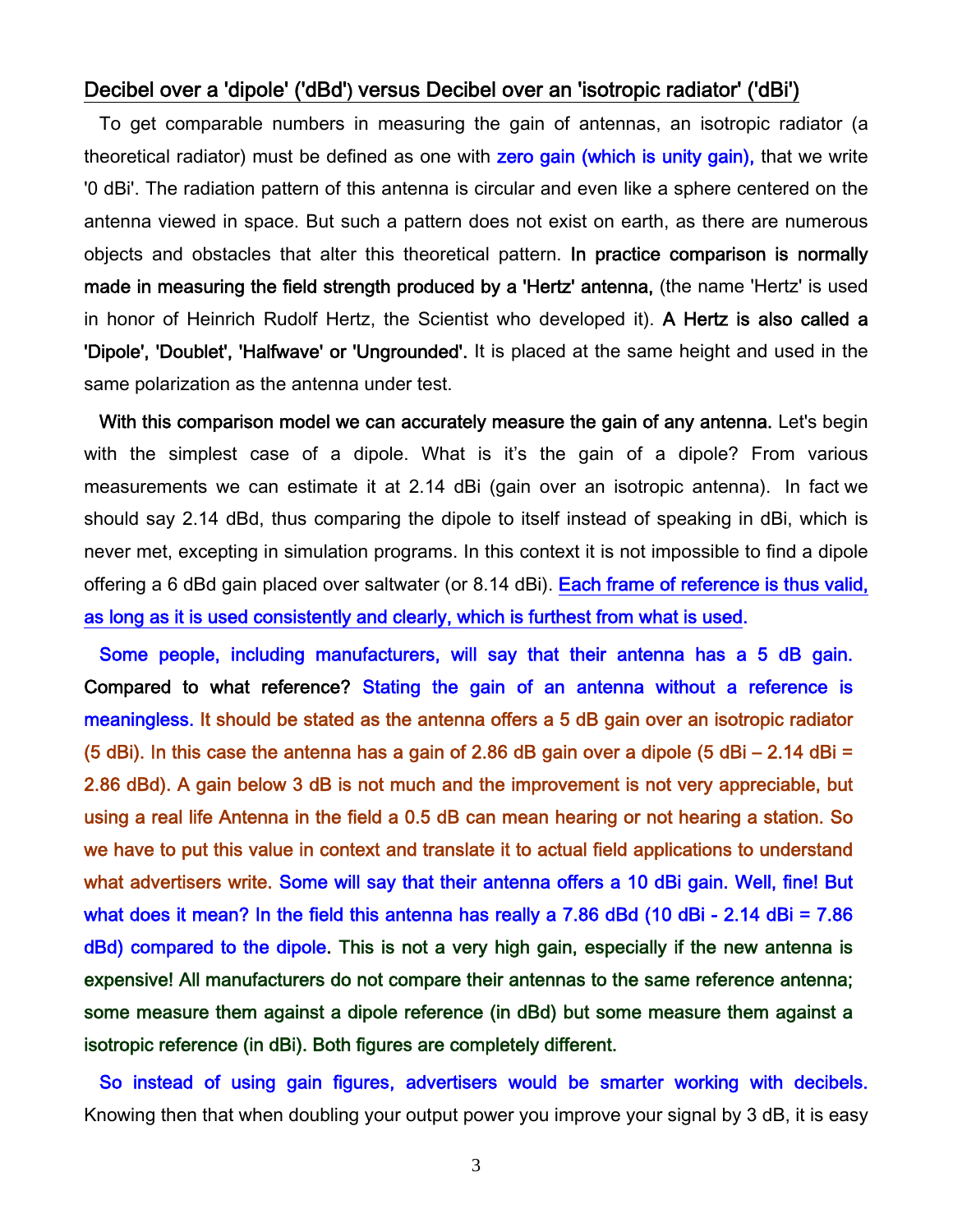to understand that a fine tuned antenna system can sometimes exceed the theoretical performances of a so-called high-gain antenna.



Evolution with frequency of the radiation patterns of a 'Dipole. Each time we double the frequency, new lobes appear, modifying the way the antenna spreads power into space. This pattern is also affected by the proximity of ground and its properties.

But even if you transmit with a power twice as powerful as the previous, although your transmitting power has increased, your receive range will stay unchanged as long as you use the same antenna! In other words DX stations can now hear you but you cannot always hear them! So do you really need a high-gain antenna?

To notice a difference in what you hear you must make a big jump in increasing the performances of your antenna system installation. Begin by improving the receiving sensitivity of your antenna by installing a more directional one, and for other stations to hear a difference in your signal begin by doubling your transmitting output power in place of replacing your antenna as that can already improve your signal strength by 3 dB! This being said, it is obvious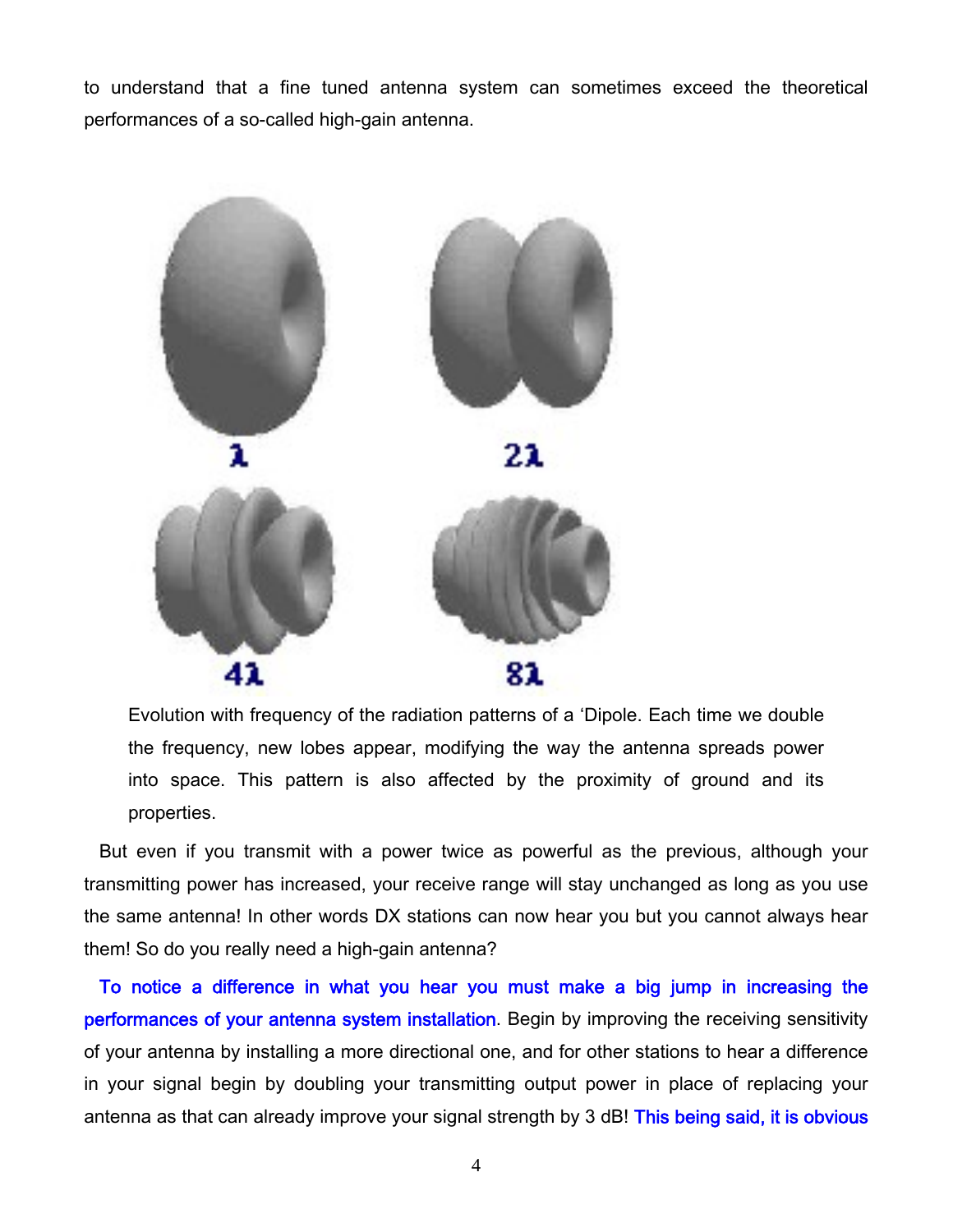that concentrating 100 Watts into a high-gain beam directed toward the receiving station is by far preferable than dissipating 1 kilowatt in an omnidirectional antenna!

### Decibel over a milliwatt ('dBm')

Contrarily to dB, dBm is a measurement of absolute power, not a power ratio. For convenience, the 'm' in 'dBm' refers to 'milliwatt', and by convention, 'O' dBm equals the power dissipated by a power of 1  $mW$  into a  $50\Omega$  load. This reference is important because '0' dBm into 50 $\Omega$  is not equivalent to '0' dBm into 75 $\Omega$ . The dBm relation is next, P being the power:

## dBm (mW) = 10 Log P and  $P_{(mW)} = 10^{(dBm/10)}$

For example 100 Watts is 50 dBm into 50 $\Omega$ , and 10 Watts is 40 dBm into 50 $\Omega$ . A value of +10 dBm thus means 10 times that power, +20 dBm means 100 times that power, etc. The dBm is very interesting because we can calculate the output power of a transceiver in dBm after removing losses and adding the antenna gain to estimate for example the signal strength at a target location like propagation programs. For example, a 12 dBm signal amplified by a system offering a 20 dB gain, becomes a signal that is +32 dBm stronger or a little more than 1 watt. Of course we could also use directly the S-meter but the signal strength expressed in power is more accurate because it is also equivalent to a voltage developed at the load (antenna).

|                |  | S-point Microvolt                                |  | dBm                                        |                                                                                   |  |
|----------------|--|--------------------------------------------------|--|--------------------------------------------|-----------------------------------------------------------------------------------|--|
| $S9+10$        |  | $= 160.00 \text{ }\mu\text{V} = -63 \text{ }dBm$ |  |                                            | S-meter standard readings as defined by                                           |  |
| -S9            |  |                                                  |  |                                            | $=$ 50.15 $\mu$ $\vee$ = -73 dBm IARU. One S-unit is equal to a signal difference |  |
| S <sub>8</sub> |  | $= 25.13 \,\mu\text{V} = -79 \,\text{dBm}$       |  |                                            |                                                                                   |  |
| -87            |  |                                                  |  | $= 12.60 \,\mu\text{V} = -85 \,\text{dBm}$ | of 6 dB. The value in microvolts is given into                                    |  |
| -S6            |  | = $6.31 \mu V = -91 \text{ dBm}$                 |  |                                            |                                                                                   |  |
| -S5            |  | $= 3.16 \,\mu\text{V} = -97 \,\text{dBm}$        |  |                                            | 50 $\Omega$ . On frequencies below 30 MHz, a S-9                                  |  |
| <b>S4</b>      |  | $= 1.59 \,\mu\text{V} = -103 \,\text{dBm}$       |  |                                            | signal is equivalent to a power of -73 dBm                                        |  |
| -S3            |  | $= 0.79 \,\mu\text{V} = -109 \,\text{dBm}$       |  |                                            |                                                                                   |  |
| -S2            |  |                                                  |  | $= 0.40 \,\mu\text{V} = -115 \,\text{dBm}$ | [continuous wave (CW) on receive].                                                |  |
| <b>S1</b>      |  | $= 0.20 \mu V = -121 \text{ dBm}$                |  |                                            |                                                                                   |  |
|                |  |                                                  |  |                                            |                                                                                   |  |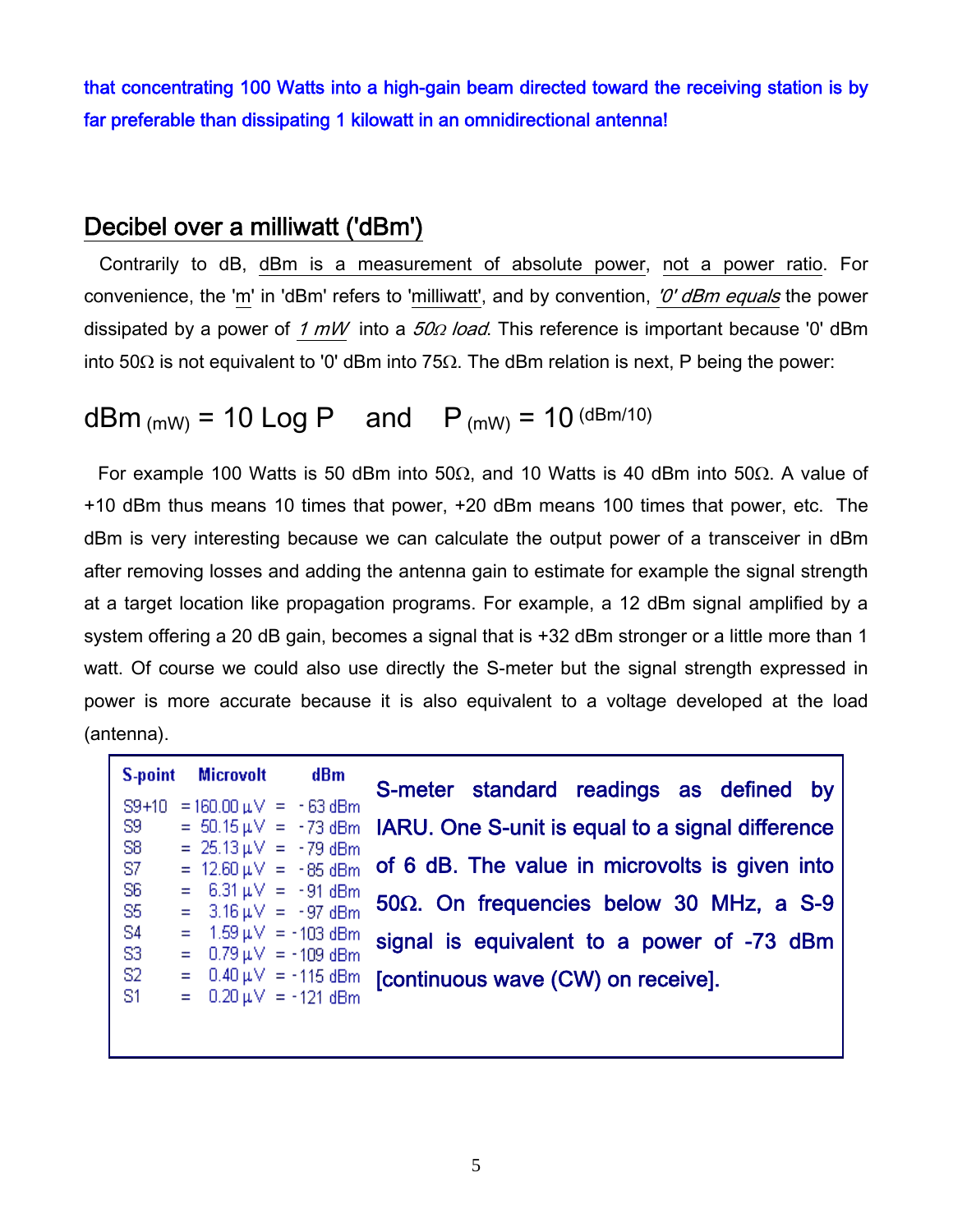| American "SG"       |
|---------------------|
| 0.25 <sub>µ</sub> V |
| $0.5\mu$            |
| 1uV                 |
| 2uV                 |
| 8µV                 |
| 15.8µV              |
| 50uV                |
| 158µV               |
| 500µV               |
| 1.58mV              |
| 5mV                 |
| 15.8mV              |
| 50 <sub>m</sub>     |
| 0.5V                |
|                     |

A signal level of +12 dBm for example is 12 dB greater than a milliwatt, or about 13 mW. In this case the gain does not indicate the 'power' of an antenna but rather the increase in power compared to another antenna. An antenna does not amplify signals by re-distributing the energy or improving the modulation! Except active antennas, all antennas radiate passively.

Calculations of gains and losses must always be expressed in dB instead of dBm. The dBm is used in all circuits offering different impedances; the calculation of the power expressed in dBm remains constant while RF voltages and impedances change.

IARU Region 2 Technical Recommendation defined that on frequencies below 30 MHz, a S-9 signal is equivalent to a power of -73 dBm (continuous wave on receive). Note that on frequencies higher than 30 MHz a S-9 signal is equivalent to a power of -93 dBm (continuous wave on receive). The 20 dB difference between HF and VHF is due to the less noise temperature as frequencies increase and the use of transverters in front of HF transceivers calibrated for S9 = - 73 dBm showing usually a gain over 20 dB.

We will also see below that there is of course a relation between the antenna voltage (dBm) and the field strength ( $dB>\mu V$ ). The correct interpretation on these measurements is another thing that we must tackle now.

#### Decibel below a Watt ('dBW') or ('SDBW')

Among the other scales often used, there is the signal strength or noise level estimation, also known as the 'dB below a Watt' (dBW or SDBW). It uses the same principle as dBm except that the power is expressed over the watt. The dBW relation is next, P being the power: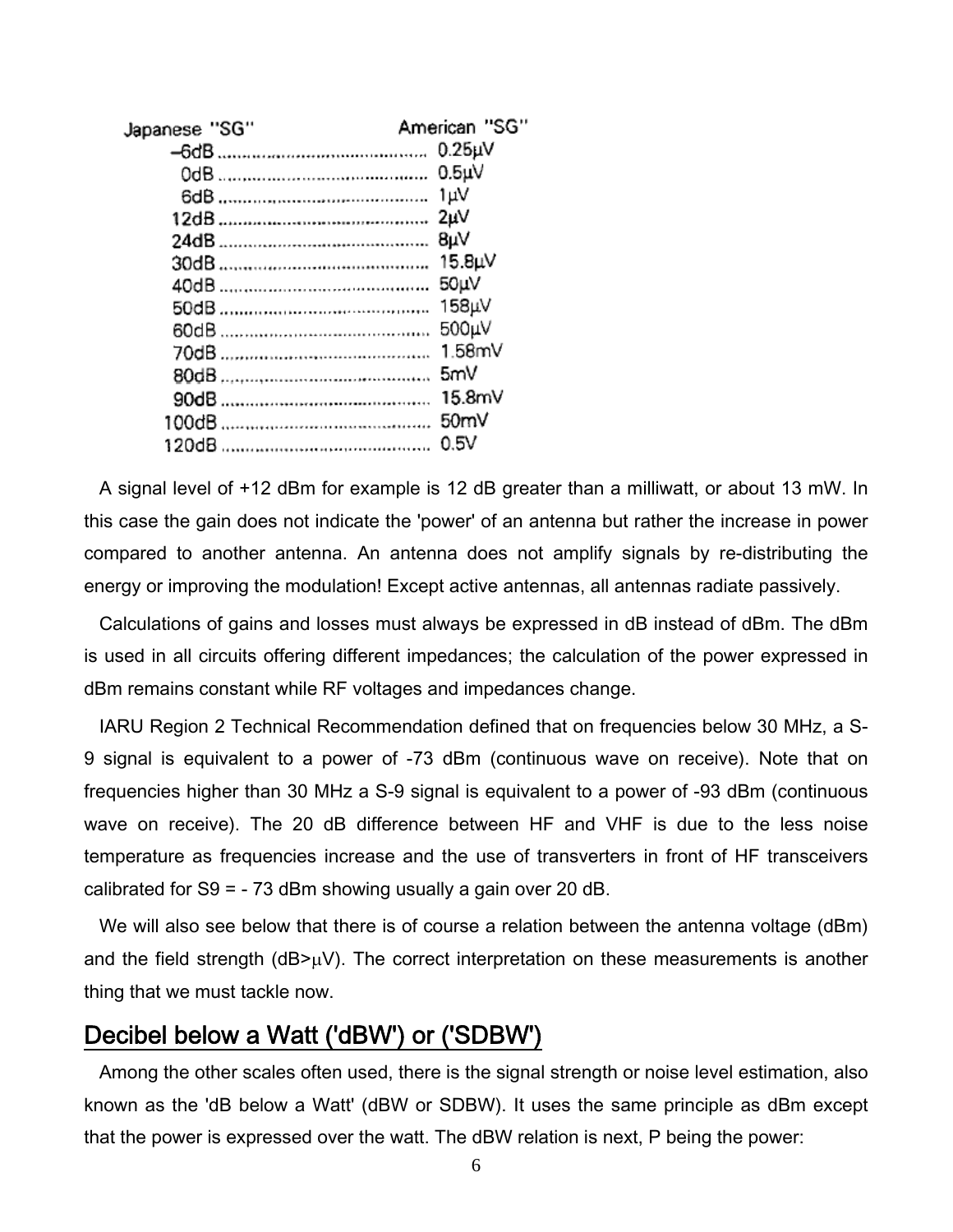# dBW  $_{(W)}$  = 10 Log P and P  $_{(W)}$  = 10 (dBW/10)

100 Watts is 20 dBW into 50 $\Omega$ .

Knowing the power in dBm (see above), it is easy to get its équivalence in dBW, knowing that 30 dB is a power ratio of 1000. For example a signal at -73 dB or S9 is also -103 dBW.

#### Field Strength ('dB/ $\mu$ V' or 'dB> $\mu$ V')

At last the power can also qualify the field strength, using the 'dB over microvolt' better known as 'dB over  $\mu$ V/m' (dB/ $\mu$ V). As a given field strength generates different voltage in the antenna at different frequencies, we generally use approximations between common values set by IARU and what you might read on an S-meter, knowing that each S-point is 6 dB:

| dBW                                                                                                                                                                                | dB>µV                                                                                                                 |
|------------------------------------------------------------------------------------------------------------------------------------------------------------------------------------|-----------------------------------------------------------------------------------------------------------------------|
| -   93 ~ S9+10<br>$-103 \sim \text{S9} = 50 \,\mu\text{V}$<br>- 109 $\sim$ S8<br>- 115 $\sim$ S7<br>$-121 - S6$<br>$-127 - S5$<br>- 133 $\sim$ S4<br>$-139 - S3$<br>$-145 \sim$ S2 | $44 = S9 + 10$<br>$32 = S9$<br>$27 = S8$<br>$21 = S$ 7<br>$15 = S6$<br>$8 = S5$<br>$2 = S4$<br>$-3 = S3$<br>$-8 = 52$ |
| $-151 - S1$                                                                                                                                                                        | $-14 = 51$                                                                                                            |

At left the equivalence between S-points and signal power at receiver (SDBW or dBW) as defined by IARU. At right the field strength scale or 'dB over  $\mu$ V/m', often displayed using the abbreviation 'dB/ $\mu$ V', valid below 30 MHz. It displays the field strength generated by your signal if greater than 1 mV into 50 ohms. For example +32 dB/ $\mu$ V is S9 below 30 MHz or 50  $\mu$ V, or equivalent to -103 dBW. These units are also commonly used in propagation programs.

These values are often used in propagation programs to provide an easier reading of signal or field strength displayed in prediction charts and other map predicting ionospheric conditions.

There are thus some relations between the antenna voltage (dBm), the field strength (dB/ $\mu$ V) and the wavelength  $(\Omega)$  to name: